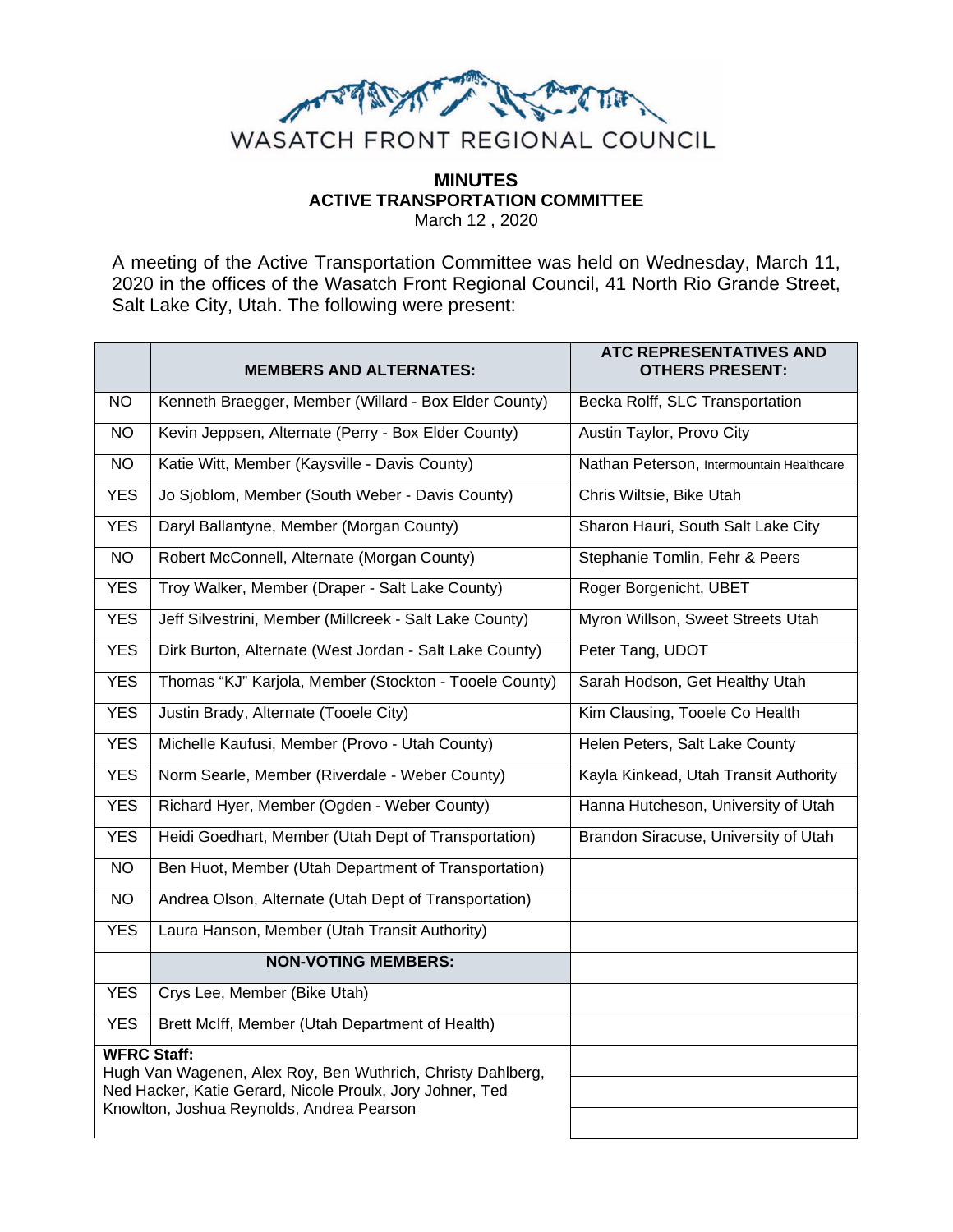## **1. Introductions and Consent Agenda:**

Mayor Jo Sjoblom, Chair, called the meeting to order at 9:47 a.m. and welcomed committee members and guests. **[00:00:26; 00:08:25]** Introductions were made.

# **1a. ACTION: Approval of Minutes [00:02:46]:**

Mayor Sjoblom entertained a motion to approve the minutes of the Active Transportation Committee meeting held on February 12, 2020. A motion was made by Mayor Troy Walker, and seconded by Mayor Norm Searle, that the minutes be approved without changes. Motion carried unanimously.

# **2. Chair Report [00:03:15]:**

Mayor Sjoblom expressed her excitement for Bike Month, which is in May. South Weber City is partnering with South Weber Elementary for several fun activities, including a Bike to the School with the Mayor Day. Mayor Sjoblom invited members of the group to organize and/or participate in Bike Month activities and then share their experiences in a future meeting.

# **3. Public Comment [00:04:23]:**

Kim Clausing, with Tooele County Health, announced that Tooele County received a National Parks Grant to support an Active Transportation Planner for the Tooele Valley Pathways Plan. Ms. Clausing also asked the planners in attendance to be mindful of adding active transportation/bike paths between Salt Lake and Tooele, as that looks to be of great benefit to the community.

# **4. ACTION: Approve 2020 Committee Goals [00:09:30]**

Hugh Van Wagenen, WFRC, displayed the draft 2020 Active Transportation Goals that were discussed at the February meeting. Mr. Van Wagenen has incorporated the feedback from that discussion, and other suggestions, into the new set of goals. After some clarification and minor adjustments, Mayor Sjoblom requested a motion to approve the 2020 Goals as finalized. **[00:17:30]** Mayor Dirk Burton made the motion to approve, which was seconded by Mayor Michelle Kaufusi. The affirmative vote was unanimous. Mr. Van Wagenen will send the updated, finalized version to the members.

#### **5. Review of the Transportation Alternatives Program (TAP) applications [00:18:23]**

Ben Wuthrich and Hugh Van Wagenen, both with WFRC, presented several of the TAP applications and other construction project funding requests within the WFRC region, that have a significant active transportation component. This review also included some Surface Transportation Program (STP) and Congestion Mitigation/Air Quality (CMAQ) applications. The full list of projects has been included in the packet material. Mr. Van Wagenen also provided information on similar funding requests for projects in the Mountainland Association of Governments area. All of the applications will be reviewed by the Transportation Coordinating Committee TACs on March 25, 2020, and the Transportation Coordinating Committee on April 16, 2020, before final approval at the Regional Council meeting on May 28, 2020*.*

# **6. Agency/City/County Program Updates [01:10:30]**

**[01:11:10]** Hugh Van Wagenen, WFRC, mentioned that planning is occurring for a Mobile Active Transportation Tour (MATT) in Denver, CO, during May's Bike Month. **[01:11:43]** Laura Hanson, Utah Transit Authority (UTA), provided an update on the implementation of the 161 projects utilizing TIGER Grant funding (awarded in 2016). **[01:13:25]** Crys Lee, Bike Utah, reminded the group about the upcoming Utah Bike Summit on April 14, 2020.